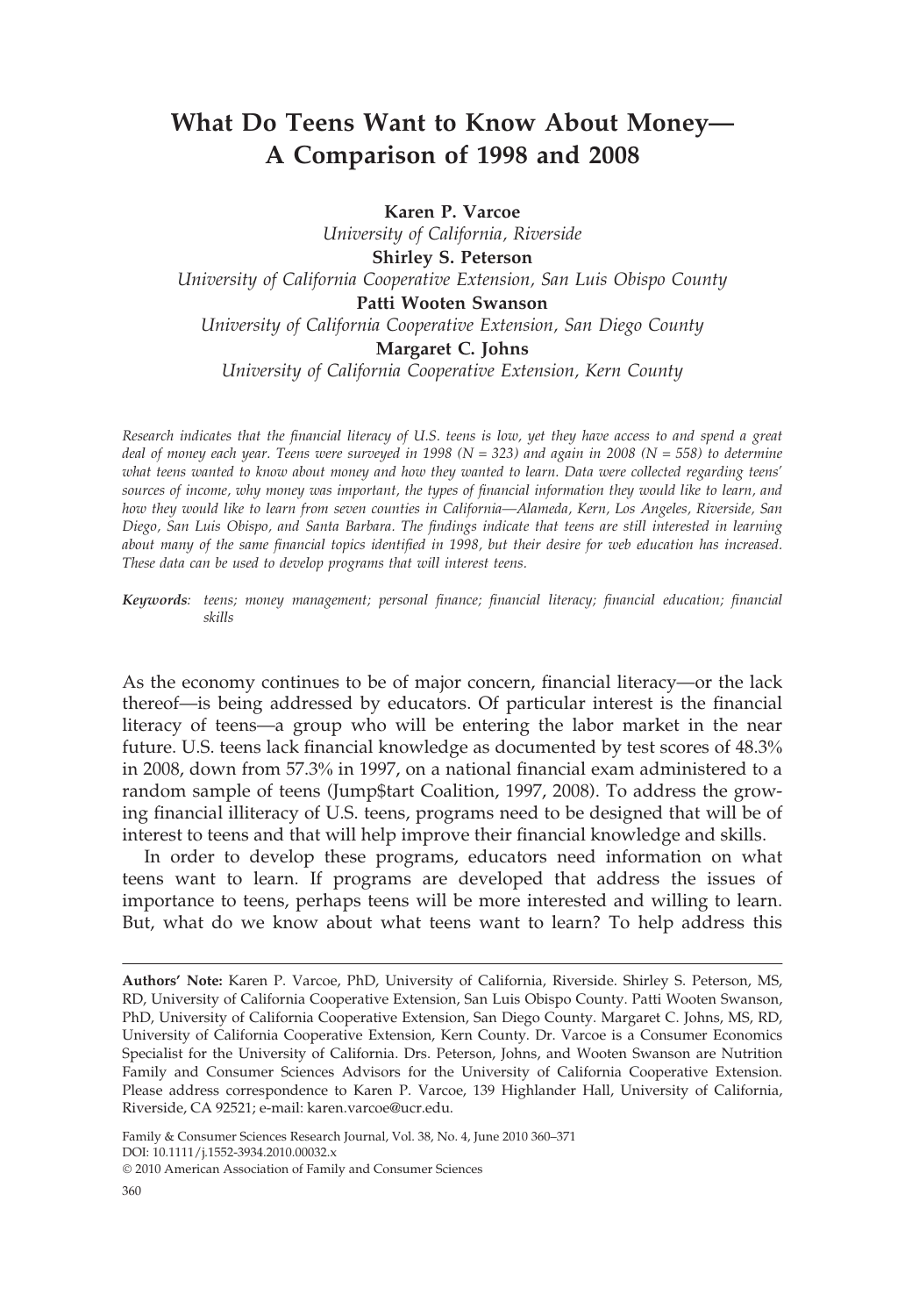issue, a survey of teens was conducted in 1998 to determine what teens wanted to know about money (Varcoe, Martin, Devitto, & Go, 2005). The data from this survey were used to develop the Money Talks for Teens series—an 11-unit curriculum on money management issues for teens that includes information on saving, budgeting, buying a car and personal items, credit, banking, and identity theft.

The annual back-to-school survey conducted by Capital One (2007) confirms that these items are still of interest to teens. This survey asked teens what they would most like to learn about money. Teens expressed interest in learning about how financing works for large purchases such as a car or home (74%), investing money (72%), identity theft and how to protect themselves (68%), saving money (62%), budgeting (58%), checking accounts (55%), and credit cards (55%). Only 14% of this group had taken a class on money management and 52% were eager to learn about money management.

Likewise, Schwab (2007) found that teens want to learn about money matters when they questioned 1,000 teens between the ages of 13 and 18 using an online survey. Teens said they were motivated to learn about budgeting, saving and investing so they can pay their bills (88%), stay out of debt (88%), not have to rely on others for money (85%), be able to take care of their family (77%), and buy the things they like (77%). Sixty-three percent of these teens said they were knowledgeable about money management; yet when probed about specific areas of knowledge, only 41% indicated they knew how to budget their money, 34% indicated they knew how to pay bills, and only 22% knew how to invest money to make it grow.

### Previous Research

Alhabeeb (1996) surveyed 423 teenagers from middle and high school and found some evidence that most of a teenager's money would be spent on recreation and luxury items. Furthermore, there is little evidence that teenagers practice or even appreciate the value of savings (Alhabeeb, 1996). The current situation seems to be the same. A 2007 study of K-12 teachers found that financial literacy skills are lacking among young people in the United States. Also, many of the teachers said that their students need to be exposed to the basic financial skills they will need to function in society (Networks Financial Institute at Indiana State University, 2007). And, a survey conducted by Harris Interactive noted that, ''young people are four times more likely to search for someone on Facebook than they are to search for a lower-rate credit card'' (2009).

While there is evidence that teens lack financial skills, it is well documented that teens spend a substantial amount of money. U.S. teens spend 98% of what they earn. The average teen spends \$74 weekly of their own and others' money, and as a group, U.S. teens spend approximately \$175 billion annually (Foster & Elliott, 2005). According to a 2008 Junior Achievement poll, 72.7% of the teens reported receiving money from either an allowance or a job. More than a third (35.9%) reported receiving more than \$50 per week with gifts remaining a major source of income for teens. While 27% of this same group felt it was a shared responsibility between them and their parents for them to stay out of financial trouble, more than half (54%) of the teens believed they were solely responsible to ensure they stayed out of financial trouble (Junior Achievement, 2008).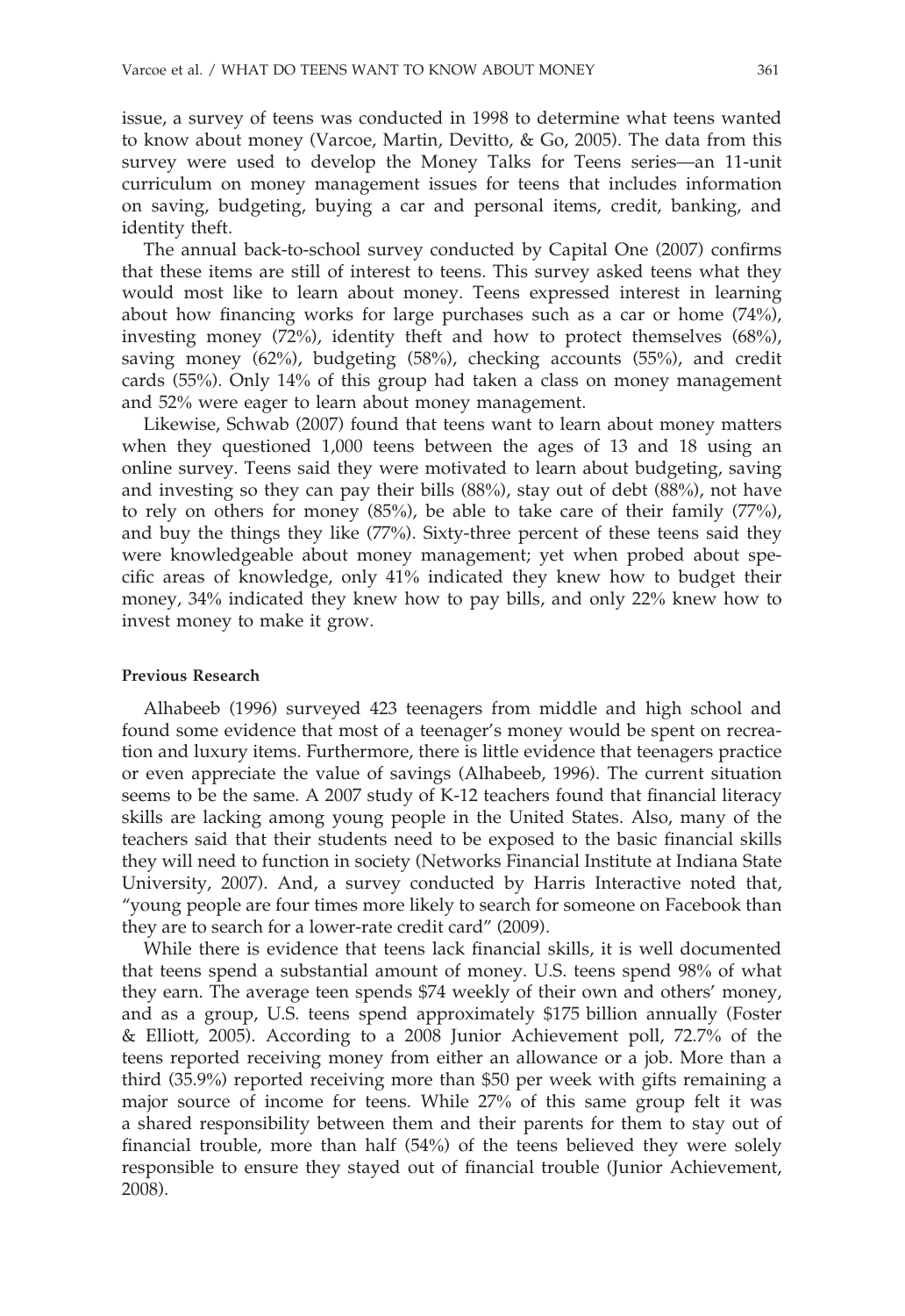Teens also worry about the economy. ''Cheap has become the new thrifty and savvy. The prestige that once came with certain high dollar products no longer has the same relevance'' (Teenage Research Unlimited, 2005). In 2009, Junior Achievement assessed how the current economic climate had impacted the spending and saving habits of teens. They found that the economic downturn is influencing teens with 53% of the teens who completed the survey stating that they and their friends were spending less money because of the economy, 51% indicated that they were talking to their friends about the economy, and 29% saying that they were anxious about the economy. Only 7% indicated that their activities had not changed (Junior Achievement, 2009). In a national study of 98,120 first-year college students, financial challenges were reported to be ''very distracting and troublesome'' to 29% of those responding (Noel-Levitz, 2009).

Given teens' interest in and concern about the economy, this may be a teachable moment for teens to learn about financial management. Financial education materials need to be available that are of interest to teens and highlight topics of interest. In 1998, the Money Talks for Teens series was initiated to address these issues after a survey was conducted to identify the financial topics of most interest to teens. In 2008, the original survey, completed by 323 teens in 1998, was replicated with 558 teens to determine if the materials in the series are still relevant and of interest to teens along with identifying future directions for the series. The purpose of this study is to present a comparison of the findings of the 1998 and 2008 surveys.

#### METHOD

Data were collected from a convenience sample of five groups of teenagers from (1) juvenile halls and probation, (2) migrant education programs, (3) pregnancy and parenting programs, (4) public middle schools and high schools, and (5) youth groups. For consistency, these were the same five groups that completed the needs assessment in 1998. The needs assessment contained the same 21 multiple-choice questions about teens' sources of income; what makes money important to them; and most importantly, what types of financial information they would like to learn and how they would like to learn the information (Varcoe et al., 2002).

# Data Collection

Procedures for Human Subjects Protocol approval were followed according to the University of California Human Research Review Board guidelines. In order to collect data from the teens, parental approval had to be obtained for all students under 18 years of age. Additionally, consent to participate approval was needed from all teens. Academic advisors working for the Cooperative Extension Service in Alameda, Kern, Los Angeles, Riverside, San Diego, San Luis Obispo, and Santa Barbara counties made contact with the adults who worked with each of the five groups. The adults gave the needs assessments to teens to complete independently after appropriate approval to participate was received from the parents and teens. The data were collected from teens in middle school and high school, teens involved in youth groups such as the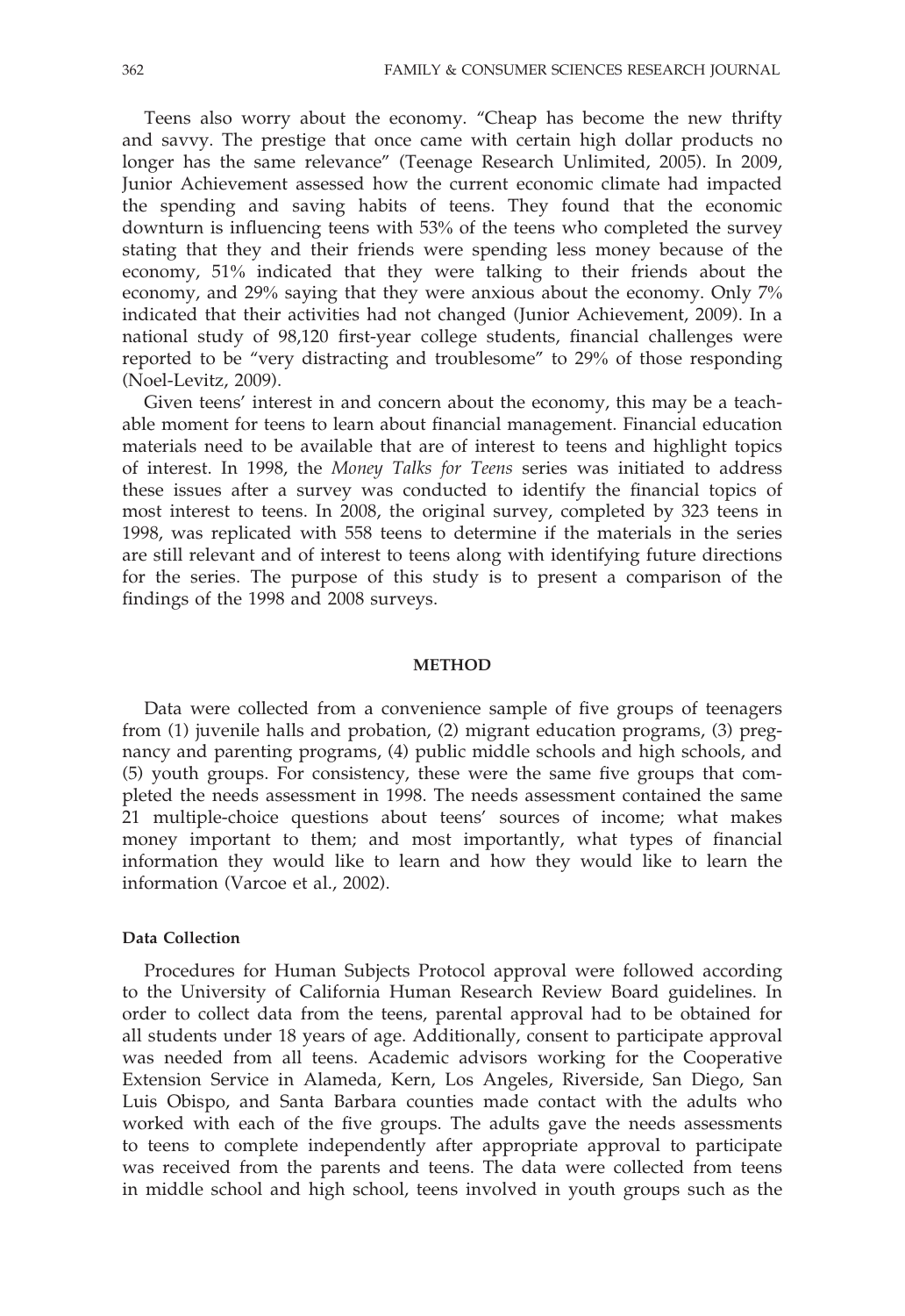4-H Youth Development Program and Girl Scouts, teens in juvenile hall, continuation school students; and teens participating in migrant education programs.

A total of 558 surveys was completed in 2008 versus the 323 that were completed in 1998. As in 1998, data were also collected from the youth leaders who administered the survey to see if there were differences in what the leaders ''thought the teens should be learning'' versus what the teens indicated they wanted to learn.

Statistical analyses on the data were performed using SAS (SAS Version 9.1, 2003). A p value of  $\lt$  0.05 was considered statistically significant. Where appropriate, chi-square test of independence was used for all responses to questions having a "check one" requirement, that is, how much income do you have each week? Check one: < \$10, \$11–\$25, \$26–\$50, \$51–100, or more than \$100. The Fisher exact test of independence in a  $2 \times 2$  frequency table was used for the rest of the questions, that is, How do you get most of your money? Check up to two—allowance, odd jobs, gifts, a regular job (full or part-time), from parent, or other.

### RESULTS

## Participants

The gender distributions of respondents were similar in both surveys. In 1998, the distribution was 38% male and 62% female; and in 2008, the distribution was 40% male and 60% female in 2008 (see Table 1). The majority were in 12th grade with 38% in 12th grade in 1998 and 33% in 12th grade in 2008. For both 1998 and 2008, nearly a fourth of the teens were in the 11th grade (22%

| Characteristics                | 1998 $(\%)$    | $2008(^{0}_{0})$ |
|--------------------------------|----------------|------------------|
| Gender                         |                |                  |
| Male                           | 38             | 40               |
| Female                         | 62             | 60               |
| Grade                          |                |                  |
| 7th or 8th                     | 10             | 10               |
| 9th or 10th                    | 27             | 22               |
| 11 <sup>th</sup>               | 22             | 23               |
| 12th                           | 38             | 33               |
| Not in school                  | $\overline{2}$ | 12 <sup>2</sup>  |
| Ethnicity                      |                |                  |
| African American               | 14             | $\overline{7}$   |
| Caucasian                      | 18             | 31               |
| Latino and Hispanic            | 48             | 55               |
| Native American, Eskimo        | $\overline{2}$ | 4                |
| Asian, Pacific Islander, Other | $\overline{4}$ | $\overline{2}$   |
| Other                          | 15             | 10               |
| Category                       |                |                  |
| Juvenile hall and probation    | 22             | 28               |
| Migrant education              | 12             | 8                |
| Pregnant and parenting         | 24             | 14               |
| School                         | 23             | 31               |
| Youth groups                   | 19             | 14               |

TABLE 1: Sample Characteristics of Teen Respondents 1998 ( $N = 323$ ) and 2008 ( $N = 558$ )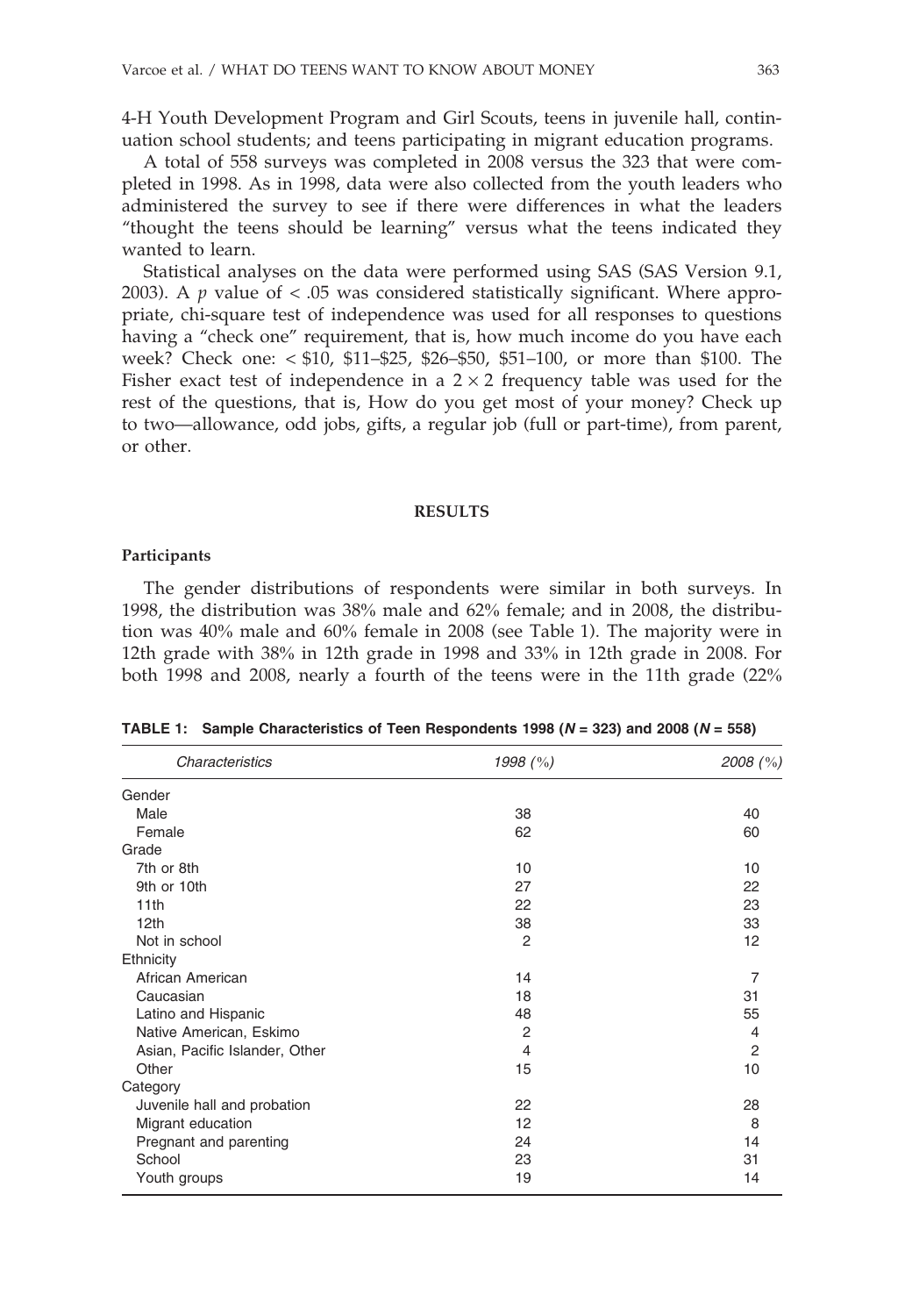for 1998 and 23% for 2008) with 10% being in the seventh or eighth grades for both years. An additional 27% in 1998 and 22% in 2008 were in the 9th or 10th grades. While only 2% of the teens were not in school in 1998, 12% were not in school in 2008.

The largest ethnic group represented was Latino and Hispanic with 48% in 1998 and 55% in 2008. The 31% Caucasian respondent rate in 2008 was notably higher than the 18% in 1998. This was followed by 14% and 7% African American, 2% and 4% Native American or Eskimo, 4% and 2% Asian or Pacific Islander for 1998 and 2008, respectively. The large Latino representation roughly approximates the population changes in the counties in California where the data were collected.

As noted previously, data were collected from the same five distinct groups that were surveyed in 1998. Since this was a convenience sample, the distribution of the respondents varied slightly from 1998 to 2008. Youth groups represented 19% of the respondents in 1998 and 14% in 2008. For 1998, 24% of the sample came from pregnant and parenting teen classes as compared to 14% in 2008. The respondents from juvenile hall and probation still represented a large part of the sample at 22% in 1998 and 28% in 2008. School groups represented 23% in 1998 and 31% in 2008 with respondents from migrant education being 12% of the sample in 1998 and only 8% in 2008. Information on the differences among the ethnic groups regarding what they want to know about money will be presented in a later study.

Why is money important to you? There were significant changes (using Fisher exact test) from 1998 to 2008 for four of nine items that measured the importance of money to teens. These results are found in Table 2. In 2008, more teens indicated that money was important so that they could buy the things they need, increasing to 76% from 64% ( $p < .001$ ). Money was also important so they can do things with friends  $(33\%$  in 2008 vs. 25% in 1998,  $p < .05$ ; give them independence (31% vs. 16%,  $p < .001$ ); and so they can save for future purchases (47% vs. 26%,  $p < .001$ ). While not significantly different from 1998 to 2008, the teens still indicated that money was important to them so they could buy the things they wanted and save for their education.

How do you get most of your money? Parents are still a major source of money for the teens with 49% in 2008 and 48% in 1998 receiving their money from parents and 22% in 2008 versus 23% in 1998 receiving their money from allowances. Regular jobs accounted for 31% in 2008 versus 26% in 1998. There was a significant increase in those receiving their income from odd jobs—25% in 2008 and 18% in 1998 ( $p < .05$ ). Not surprisingly, their income per week was significantly higher ( $p < .01$ ) with those having more than \$100 per week increasing to 22% in 2008 from 16% in 1998. Those with < \$10 per week decreased from 25% in 1998 to 18% in 2008.

It is interesting to note that there was a significant increase in the percentage of teens having savings accounts, checking accounts, credit cards, and debit cards. In 2008, 53% of the teens had a savings account versus 38% in 1998  $(p < .001)$  while 23% of the teens in 2008 had checking accounts versus 12% in 1998 ( $p < .001$ ). Both credit card and debit card use increased with 10% having credit cards in 2008 versus 4% in 1998 ( $p < .01$ ) and 19% in 2008 having debit cards versus 6% in 1998 ( $p < .001$ ). While not a significant increase, there was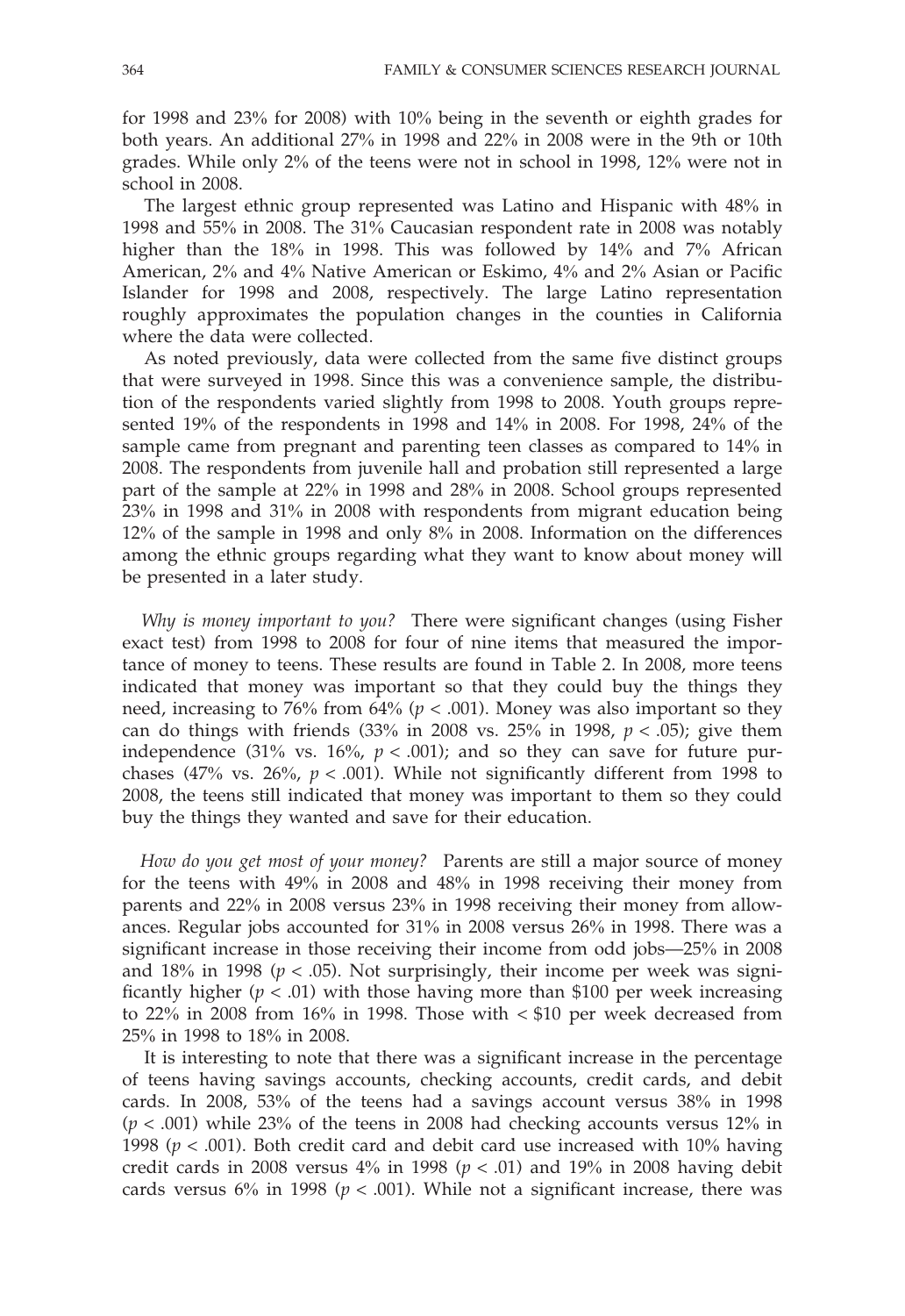| Variables                              | 1998 $(\% )$ | $2008(^{0}_{0})$ | Significance |
|----------------------------------------|--------------|------------------|--------------|
| What makes money important to you?     |              |                  |              |
| (check up to three)                    |              |                  |              |
| Buy things I need                      | 64           | 76               | $***a$       |
| Gives me independence                  | 16           | 31               | $***$        |
| Do things with my friends              | 25           | 33               | $\star$      |
| Buy things I want                      | 37           | 32               | ns           |
| Save for future purchases              | 26           | 47               | $***$        |
| Save for my education                  | 32           | 42               | ns           |
| Do you currently have a:               |              |                  |              |
| (check all that apply)                 |              |                  |              |
| Savings account                        | 38           | 53               | $***$        |
| Checking account                       | 12           | 23               | ***          |
| Credit card                            | 4            | 10               | $***$        |
| Debit card                             | 6            | 19               | $***$        |
| Investments (bonds, stocks)            | 9            | 11               | ns           |
| How do you get your money?             |              |                  |              |
| (check all that apply)                 |              |                  |              |
| Allowance                              | 23           | 22               | ns           |
| Odd jobs                               | 18           | 25               | $^\star$     |
| Gifts                                  | 14           | 15               | ns           |
| Regular job-full- or part-time         | 26           | 31               | ns           |
| From parent                            | 48           | 49               | ns           |
| How much income do you have each week? |              |                  |              |
| (check one)                            |              |                  |              |
| $<$ \$10                               | 25           | 18               | $*$ b        |
| $$11 - $25$                            | 27           | 24               |              |
| $$26 - $50$                            | 16           | 19               |              |
| \$51-\$100                             | 16           | 17               |              |
| > \$100                                | 16           | 22               | $***$        |

TABLE 2: Teenagers' Use of Money—Comparison of Teens' Responses for 1998 (N = 323) and 2008 ( $N = 558$ )

NOTES: a. Significance of Fisher exact test of independence in a  $2 \times 2$  frequency table for the first three items in the table.

b. Significance of chi-square test of independence in a  $2 \times 2$  frequency table for the last item in the table.  $*p < .05$ .  $*p < .01$ .  $**p < .001$ .

an increase in the percentage of teens having investments rising from 9% in 1998 to 11% in 2008.

What would you like to learn? When asked what they would like to learn, there were significant increases and decreases (using Fisher exact test) in six of the items that teens wanted to learn about (see Table 3). The increases included tracking my spending  $(29\%$  in 2008 and 20% in 1998,  $p < .05$ ), saving for a home (up to 38% from 29%,  $p < .01$ ), and learning about insurance (up to 56% from 45%,  $p < .05$ ). There were significant decreases in their desire to learn about opening ⁄using a checking account (down to 28% in 2008 from 35% in 1998,  $p < .05$ ), learning how to talk about there not being enough money (decreasing to 37% from 42% in 1998,  $p < .05$ ), and learning about how advertising makes you spend (down to 26% from 35%,  $p < .01$ ).

Teens still want to learn There were a number of items that the teens wanted to learn about in 1998 and still want to learn about in 2008. These items are included in the appropriate categories in Table 3. They include: what is credit?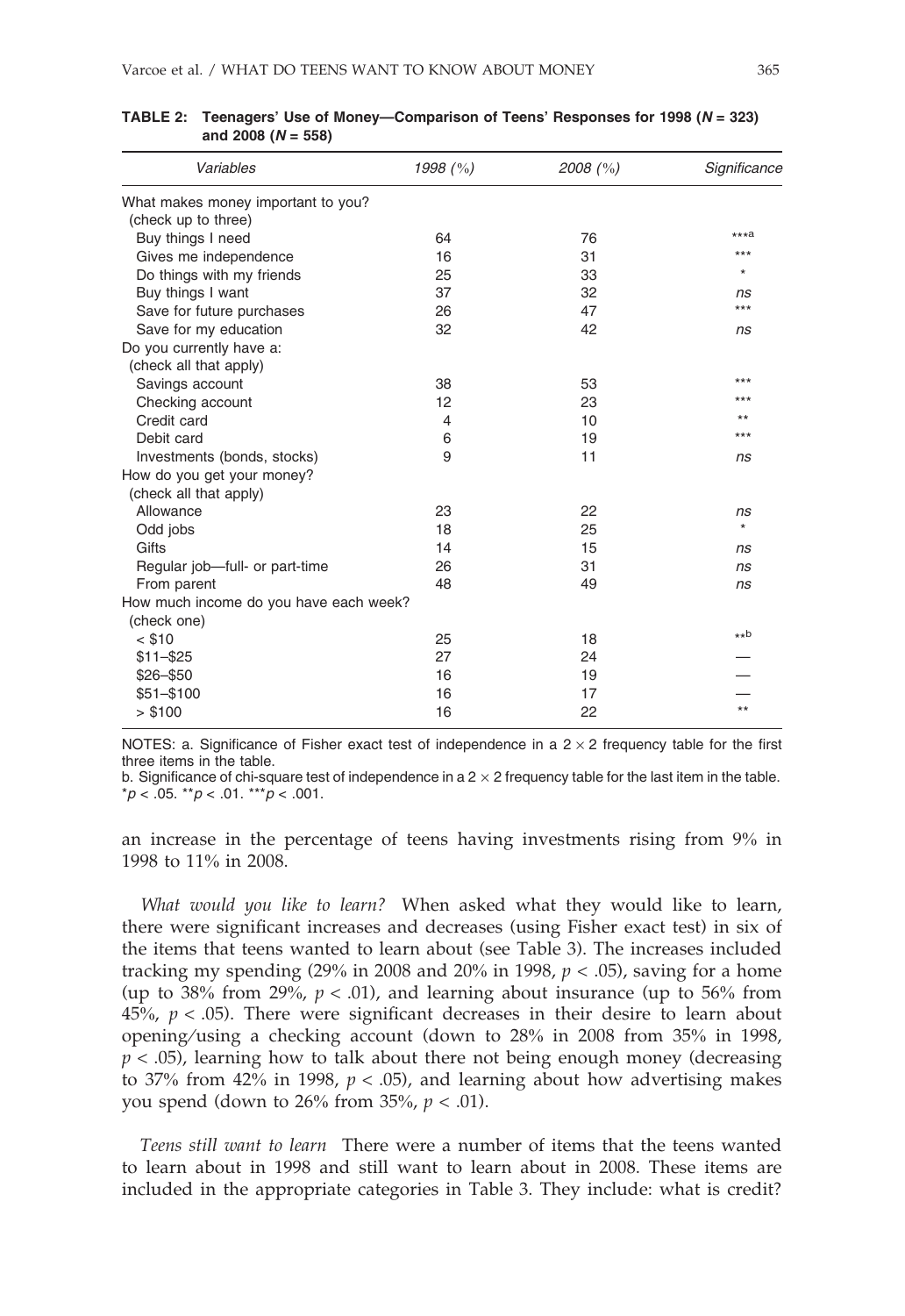| Variables (check up to two in each category) | 1998 $(%)$ | 2008 $(%)$     | Significance |
|----------------------------------------------|------------|----------------|--------------|
| Getting the most for my money                |            |                |              |
| How to get the best buy                      | 31         | 31             | ns           |
| Making my money go farther                   | 52         | 57             | ns           |
| Setting financial goals                      | 30         | 35             | ns           |
| Tracking my spending                         | 20         | 29             | $*a$         |
| Don't want more information                  | 5          | $\overline{7}$ | ns           |
| <b>Banking</b>                               |            |                |              |
| Open & use a savings account                 | 41         | 43             | ns           |
| Open & use a checking account                | 35         | 28             | $\star$      |
| ATM banking                                  | 29         | 26             | ns           |
| Don't want more information                  | 15         | 19             | ns           |
| Saving my money                              |            |                |              |
| Easy ways to save                            | 54         | 51             | ns           |
| Saving for college                           | 36         | 42             | ns           |
| Saving for future purchases                  | 26         | 29             | ns           |
| Saving for a home                            | 29         | 38             | $***$        |
| Don't want more information                  | 9          | 11             | ns           |
| Credit                                       |            |                |              |
| What is credit                               | 20         | 23             | ns           |
| How to get credit                            | 46         | 47             | ns           |
| Dealing with creditors                       | 17         | 17             | ns           |
| Consequences of bad credit                   | 23         | 25             | ns           |
| Don't want more information                  | 14         | 17             | ns           |
| Talking about money                          |            |                |              |
| With my family                               | 46         | 52             | ns           |
| With my friends                              | 19         | 24             | ns           |
| When there's not enough money                | 42         | 37             | $\star$      |
| Don't want more information                  | 15         | 17             | ns           |
| How to buy                                   |            |                |              |
| Car                                          | 66         | 72             | ns           |
| Clothes and personal care                    | 30         | 27             | ns           |
| Don't want more information                  | 11         | 14             | ns           |
| Other money matters                          |            |                |              |
| How advertising makes you spend              | 35         | 26             | $***$        |
| Filing a tax return                          | 39         | 43             | ns           |
| Insurance                                    | 45         | 56             | $\star$      |
| Don't want more information                  | 21         | 21             | ns           |

TABLE 3: What and How Teens Want to Learn About Money—Comparison of Teen Responses for 1998 ( $N = 323$ ) and 2008 ( $N = 558$ )

NOTE: a. Significance of Fisher exact test of independence in a  $2 \times 2$  frequency table.  $*p < .05$ .  $*p < .01$ .

(23% in 2008 vs. 20% in 1998), how to get credit (47% vs. 46%), talking with my family about money  $(52\% \text{ vs. } 46\%)$ , easy ways to save  $(51\% \text{ vs. } 54\%)$ , how to save for college  $(42\% \text{ vs. } 36\%)$ , how to buy a car  $(72\% \text{ vs. } 66\%)$ , opening and using a savings account (43% vs. 41%), making my money go farther (57% vs. 52%), setting financial goals (35% vs. 30%), how to get the best buy (31% vs. 31%), and how to buy clothing and personal care items (27% vs. 30%).

And, there are some teens who did not want more information (see Table 3). While there were no significant differences from 1998 to 2008, the percentage of teens that did not want more information increased for each of the categories. The responses varied from 7% in 2008 and 5% in 1998 who did not want more information on getting the most from your money, 19% (2008) and 15% (1998) who did not want more information on banking, 11% (2008) and 9% (1998) who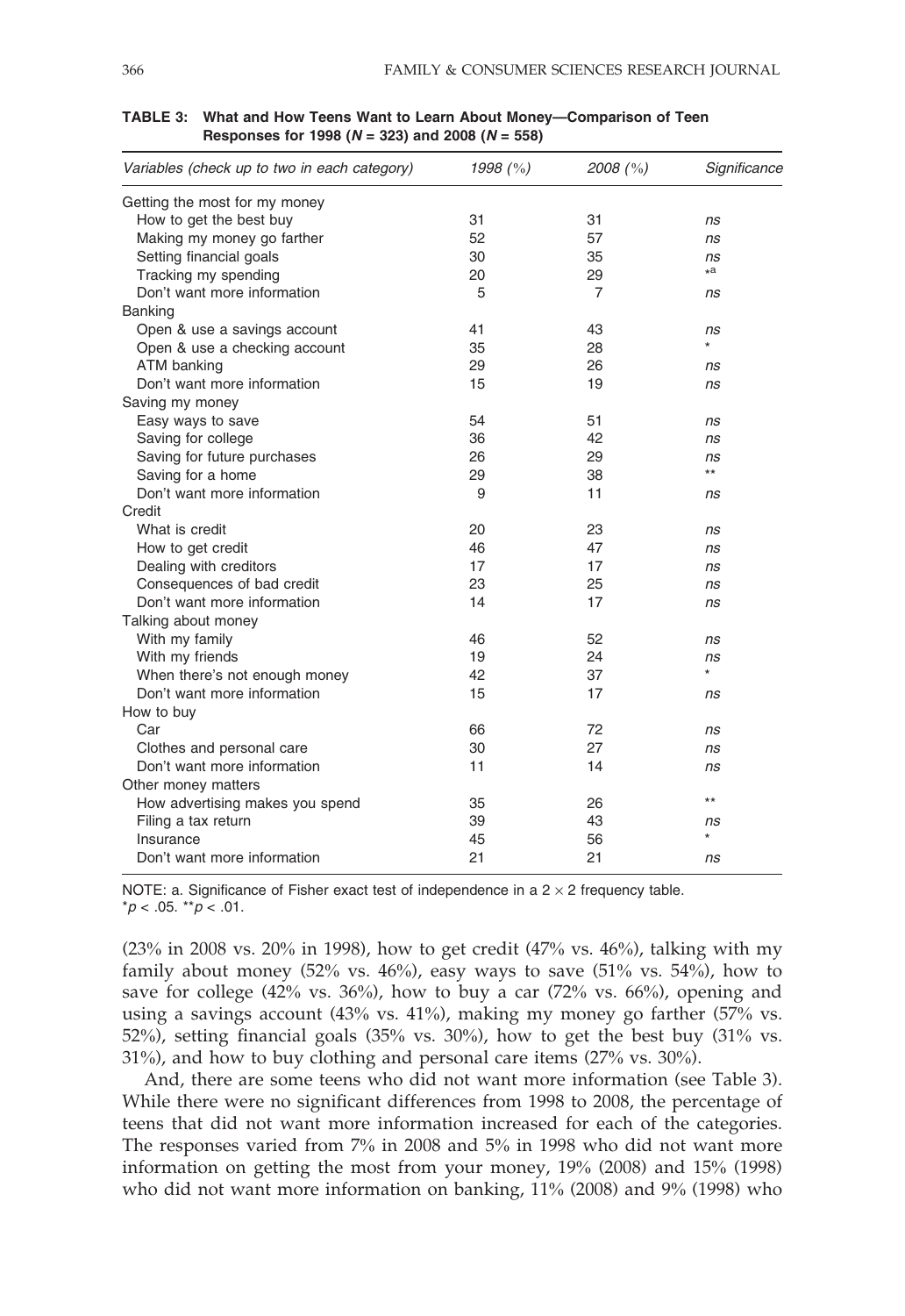| Variables                                | 1998 $(\%)$ | $2008\,(%)$ | Significance |
|------------------------------------------|-------------|-------------|--------------|
| How would you like to learn about money? |             |             |              |
| (check up to two)                        |             |             |              |
| Magazines/newsletters                    | 41          | 40          | ns           |
| During school                            | 56          | 54          | ns           |
| Groups outside of school                 | 26          | 19          | $*a$         |
| Webpage                                  | 20          | 32          | $***$        |

TABLE 4: How Teens Want to Learn About Money—Comparison of Teen Responses for 1998  $(N = 323)$  and 2008  $(N = 558)$ 

NOTE: a. Significance of Fisher exact test of independence in a  $5 \times 2$  frequency table.  $*p < .05$ . \*\*\* $p < .001$ .

did not want more information on saving my money, and 17% (2008) and 15% (1998) who did not want more information on talking about money. For credit, 17% (2008) and 14% (1998) did not want more information as was true for how to buy other items including a car and clothes and personal items with 14% (2008) and 11% (1998) who did not want more information.

How would you like to learn? As expected, there were changes in the ways that teens wanted to learn about money (see Table 4). This was especially true for using the web with a significant increase from 1998 to 2008 ( $p < .001$ ). Nearly a third, 32%, wanted to learn using a webpage in 2008 versus only 20% in 1998. Interestingly, learning through groups outside of school had a significant decrease going from 26% to 19% ( $p < .05$ ). However, the teens still want to learn during school (54% in 2008 and 56% in 1998) and by using magazines and newsletters (40% in 2008 and 41% in 1998).

#### DISCUSSION

Financial management education can make a difference but does not always result in positive outcomes. This is illustrated by Mandell and Klein (2009) who found that those who took a course in personal financial management were no more financially literate than those who had not. This finding agrees with Lyons, Palmer, Jayaratne, and Scherpf (2006) who indicate that questions exist concerning the effectiveness of financial education in improving financial literacy. One reason for the lack of positive outcomes could be whether or not the curriculum focuses on what teens want to know and whether or not they are being reached at a "teachable moment." Additionally, it appears that programs that are interactive rather than didactic have a better chance of achieving positive results as is illustrated by Mandell (2006) in studies of students who participate in the stock-market game.

The Money Talks for Teens series is one attempt to take into account what teens want to know, how they want to be taught, and provide interactive methods for both teachers and participants. The information obtained from the replicated survey provides useful data for making changes to the program as well as support for continuation of current program directions. The teens still want to learn about many of the same things that interested them in 1998. Buying a car, for example, will probably always be of interest to teens and a good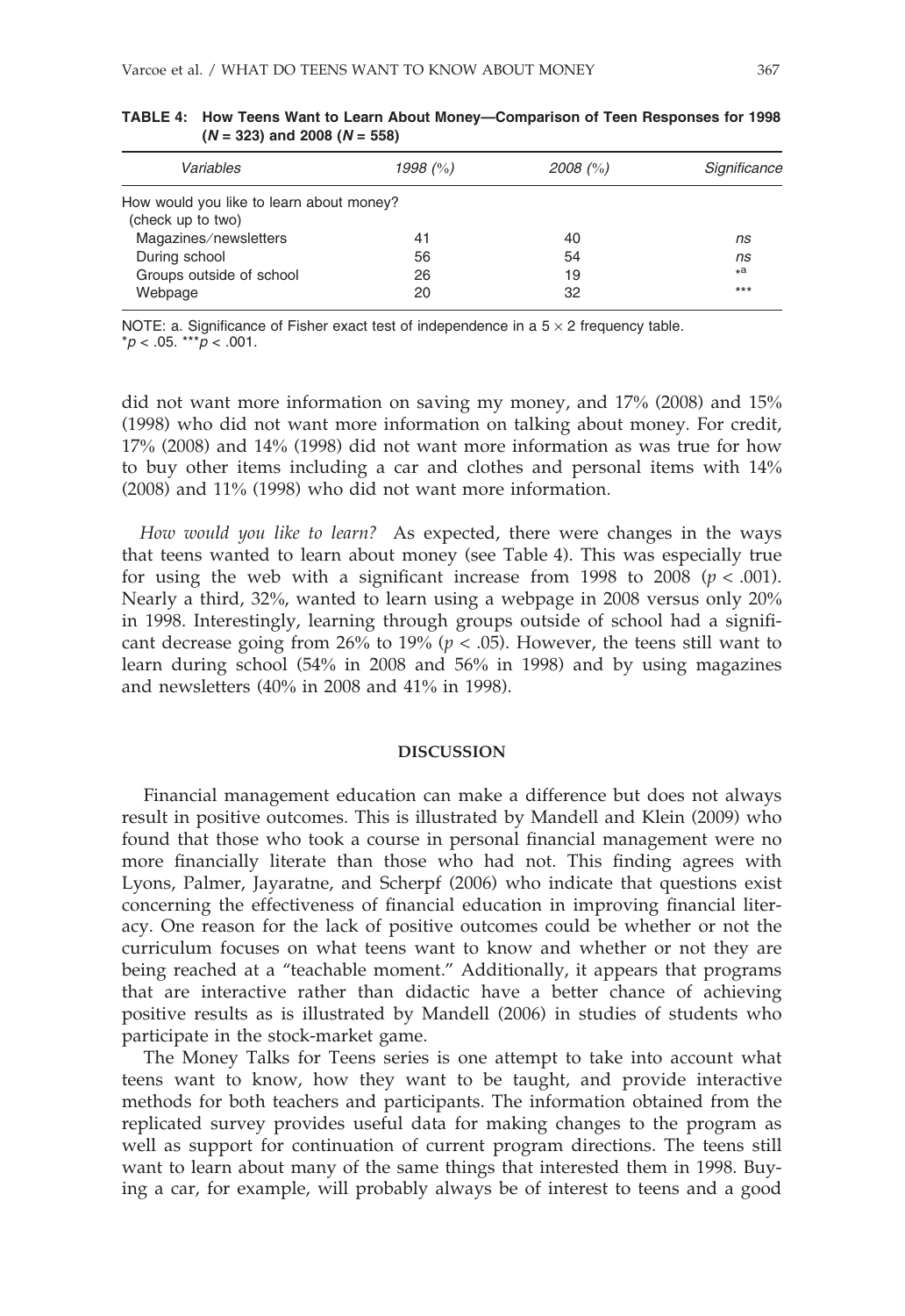topic to use for providing other financial information such as the importance of developing a savings program. How to get credit is still of interest to teens and continues to be much more important to them than how to deal with creditors or shop for the best credit. There was a little more interest in learning about the consequences of bad credit. This may be a "sign of the times" when they are hearing in the news about the problems people are having paying their bills and the importance of maintaining a good credit record. Perhaps this interest is also related to the fact there was a significant increase in the percentage of teens that had credit cards.

When asked why money was important to them, there was more interest in 2008 in being able to buy the things they needed, do things with friends, and give them independence. It could be that the state of the economy has affected these teens and their parents may not be able to provide as much today as they have in the past. Of course, it could just be that teens today still want to be on their own and independent. Yet, the majority of their money still comes from their parents in the form of allowances.

Their interest in independence is also reflected in the number of teens having a regular job increasing to 31% and in the significant increase in those receiving their income from odd jobs. Not surprisingly, their income per week had also increased. This is somewhat expected as the cost of items that teens buy as well as the income of parents probably increased from 1998 to 2008. However, some of the increase could also be due to the increase in the number of teens that had odd jobs as well as full- or part-time regular jobs.

On a positive note, there was a significant increase in the percentage of teens that had savings and checking accounts, and there was a significant increase in the percentage of teens who indicated money was important to them so they could save for future purchases. Is this a reflection of what is going on in the overall economy with the increased savings rate? It is hard to tell. But, it is important to note that teens are starting to get the message about the importance of savings.

While there was a significant increase in the percentage of teens with checking accounts, there was also a significant decrease in those that wanted more information on opening and using a checking account. Since many had been through the process and already had checking accounts, apparently they were less interested in learning about the process of opening a checking account. Even though there was a significant decrease, over a fourth (28%) were still interested in more information about opening and using a checking account.

The teens still want to learn about many of the items that were of interest in 1998. They are interested in budgeting items such as tracking spending and setting financial goals as well as talking with family about money. They still want to know how to make their money go farther, easy ways to save, and how to save for college. Saving for a home was of interest to over a third (38%) of the teens. Is this because the teens recognize that it may take many years to put together enough savings to get a home or because they are hearing so much about housing in the news?

There was an increased interest in learning more about talking with my family about money. A new study from the TCA Institute for Consumer Financial Education and Research found that parents have more influence over their children's financial knowledge, behavior and attitudes than work experience and high school education combined (Xiao, Shim, Barber, & Lyons, 2007).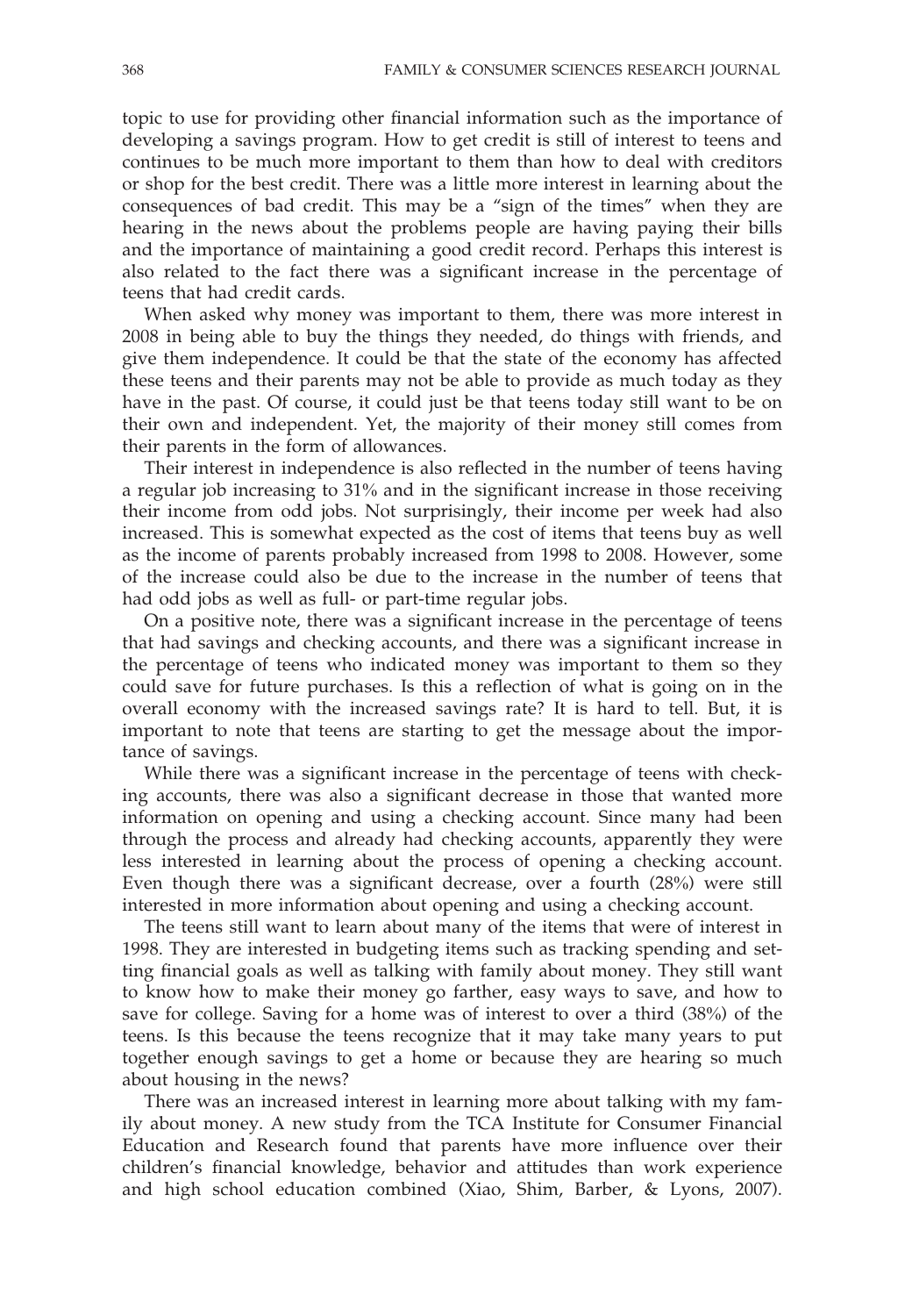Unfortunately, previous research indicates that parents are not prepared to be the mentors for financial education (Beverly & Clancy, 2001). They found that parents are not providing adequate financial education due to their own lack of financial knowledge. Danes, Huddleston-Casas, and Boyce (1999) also indicated that parents are not providing the best financial education. They state that parents are the primary socialization agents for teens yet much of what is transferred from parent to child is not purposeful. Thus, financial counselors and educators seem to have a dual role—to educate their adult clients and to encourage them to talk with their teens and children about money.

Parents also need to look for the teachable moment. When the teen (or child) wants a new computer, cell phone or other electronic device, teach them about savings and opening up a savings account. Or, when the teen wants to drive the car, teach them about the costs of car insurance and maintenance. If they want to buy a car, add credit to the list of teachable ideas. In the process of teaching the child, perhaps the parents will learn also. Of course, there is always the possibility that the information that is transferred may be incorrect. This is always true in parent and child interactions. At least it will get them talking and sharing information which is a positive step. And, it may have the impact found by Danes and Haberman (2007) in a study of the NEFE High School Financial Education Program. About a third of both the males and females who had completed a NEFE-sponsored High School Financial Education Program shared multiple financial concepts with their parents. Some students also taught their parents.

Educators need to continue encouraging parents to talk with their teens. As illustrated by Koonce, Mimura, Mauldin, Rupured, and Jordan (2008), parents who teach their children who in turn teach their own children about financial management may result in a better educated next generation as well as the current generation. And, while it may be the children who teach the parents, teens do recognize the expertise of their parents where money is concerned even though they may like to give the impression that their parents know nothing (Bowen, 2002).

In looking at the materials that are part of the current Money Talks for Teens series, it appears that the topics currently being covered are still of interest to teens. The units cover credit, shopping, spending, savings, banking, car and insurance buying and privacy—all subjects of interest. Items that are not included in the current materials but are of interest to teens include filing a tax return and saving for a home. As more teen guides are developed, these topics will be included. The teens still want to learn in school and, as was expected, they want to use the web. The Money Talks for Teens series is currently available on the web at moneytalks4teens.org. As materials are developed they need to be added to the website and expanded to include more interactive materials.

Overall, the findings from this study indicate that teens are interested in learning about money and especially items of personal interest to them such as buying a car and clothing and personal items. They are more interested in learning about getting credit than how to take care of bad credit. But, it is interesting to note that they also want to learn more about tracking their spending and making their money go farther. Educators need to use this interest to develop materials that address the items they want to know about and always tie the heavier topics such as tracking my spending to something of immediate interest such as, "How much do I need for prom"?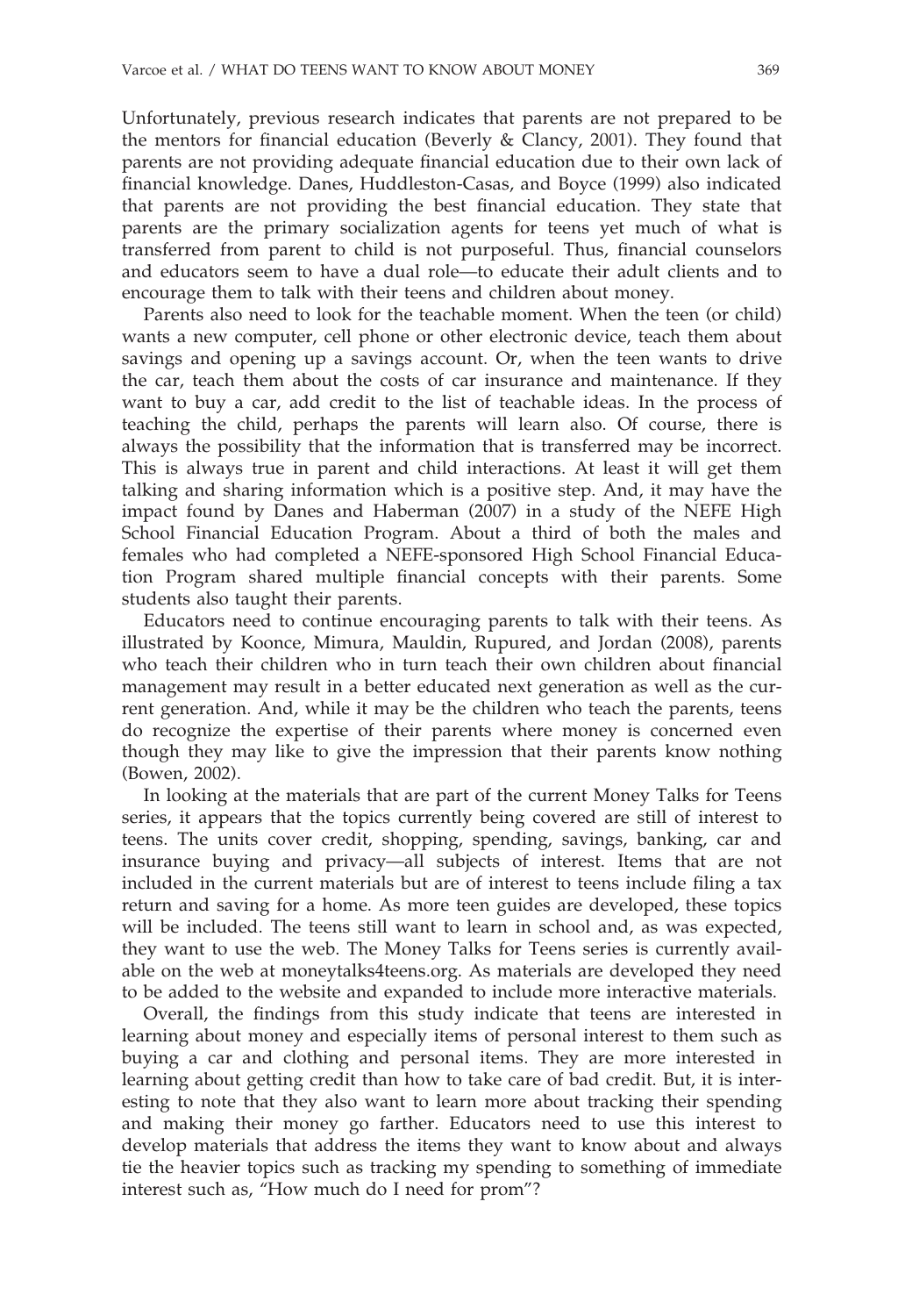#### LIMITATIONS

Any interpretations of the study results need to take into consideration the limitation imposed by the study sample. While responses were received from 558 teens, it was not a random sample. The sample was a convenience sample based on the five groups of teens that completed the survey in 1998. As such, the findings are not generalizable to other populations of teens. The groups of teens represented such as juvenile hall and probation and pregnant and parenting teens may have different social and economic values and needs for information than teens from youth groups or high school. Data on these differences are available and will be discussed in a later study. Also, the high representation of Hispanics in the sample may be reflective of Southern California where most of the data were collected; it is not representative of the United States as a whole.

The information gained from this replicative study is most valuable in determining future directions for the Money Talks for Teens series as the development team moves forward and plans for revisions and additions to the program. These data also help to give direction to others interested in increasing the financial well-being of youth. Educators are reminded that teens are interested in learning about financial issues and that there is a need to develop methods that are effective in reaching them at their ''teachable moment.'' This includes the web—as long as the materials are interactive, fun, and targeted to topics in which teens are interested. Educators also know that parent and teen or child interaction regarding money issues is important and needs to continue to be encouraged. While the Money Talks for Teens series is targeted to teens, it is clear that it is never too young to start. Like reading and math, money management is a developmentally based skill, and the earlier that parents and educators teach basic skills, the easier it will be for youth to learn the complexities of money management. Perhaps, that will be the next direction for the team who developed Money Talks for Teens.

#### REFERENCES

- Alhabeeb, M. J. (1996). Teenagers' money, discretionary spending and saving. Financial Counseling and Planning, 7, 123–132.
- Beverly, S., & Clancy, M. (2001). Financial education in a children and savings account policy demonstration: Issues and options. St. Louis, MO: Center for Social Development, Washington University.
- Bowen, C. F. (2002). Financial knowledge of teens and their parents. Financial Counseling and Planning, 13(2), 93–101.
- Capital One. (2007, July). Capital One's annual back to school survey finds more teens eager to learn about money, yet parents continue to overlook simple opportunities to talk dollars and cent\$. Retrieved June 15, 2009, from http://phx.corporate-ir.net/phoenix.zhtml?c=70667&p=irol-newsArticle\_print& ID=1026172&highlight
- Danes, S. M., & Haberman, H. R. (2007). Teen financial knowledge, self-efficacy, and behavior: A gendered view. Financial Counseling and Planning, 18(2), 48–60.
- Danes, S. M., Huddleston-Casas, C., & Boyce, L. (1999). Financial planning curriculum for teens: Impact evaluation. Financial Counseling and Planning, 10(1), 25–37.
- Foster, C., & Elliott, M. (2005). Financial literacy for teens. Conyers, GA: Author.
- Harris Interactive. (2009, March). Young people know more about Tom Cruise than they know about their own money. Retrieved April 15, 2009, from http://www.bethkobliner.com/storage/press-kit/ GFL%20Poll%20FINAL.pdf